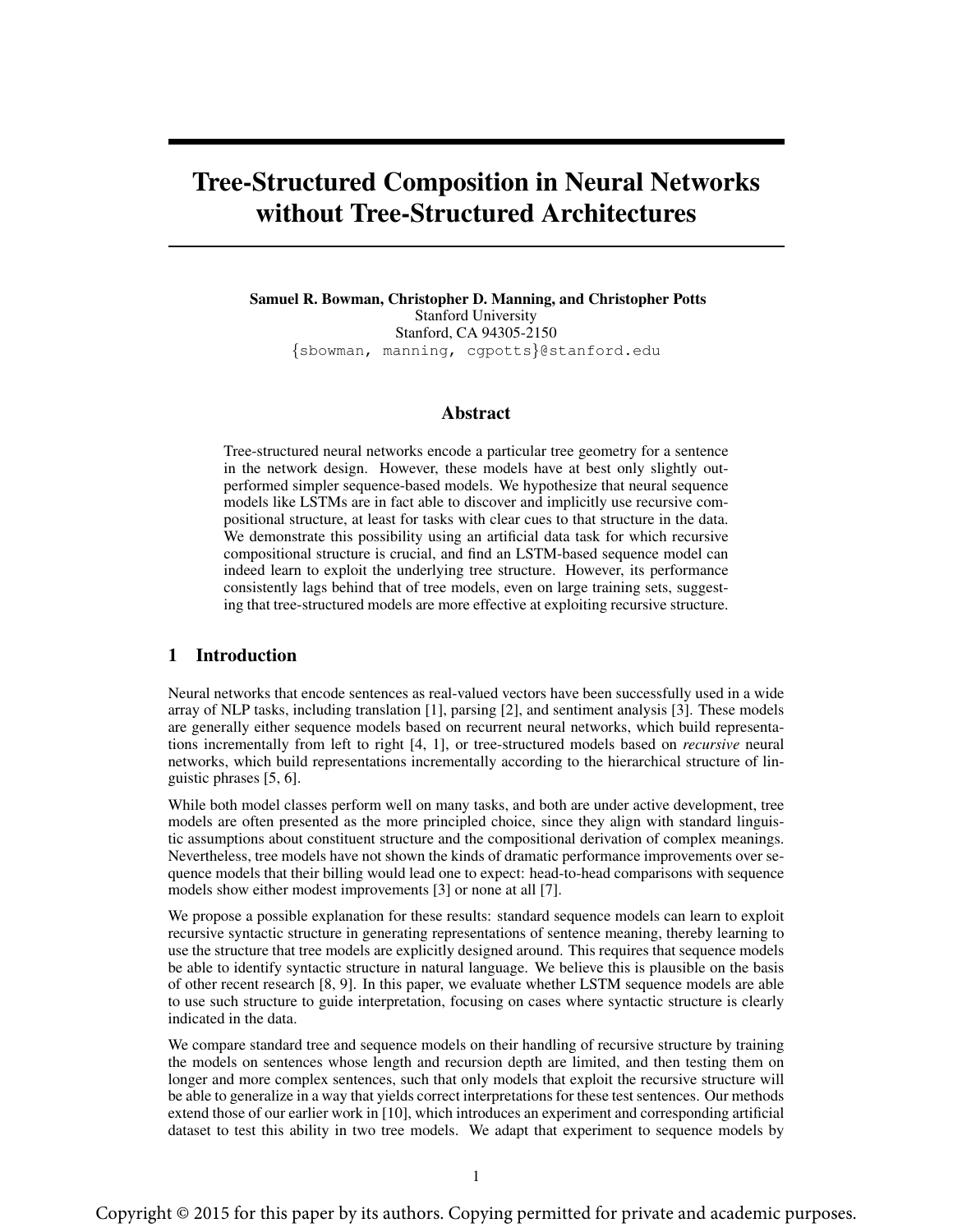| not $p_3$ $\qquad$                                                    | $p_3$                                                                          |
|-----------------------------------------------------------------------|--------------------------------------------------------------------------------|
| $p_3 \quad \Box$                                                      | $p_3$ or $p_2$                                                                 |
| (not $p_2$ ) and $p_6$                                                | <i>not</i> ( $p_6$ <i>or</i> ( $p_5$ <i>or</i> $p_3$ ))                        |
| $p_4$ or $(not((p_1 \text{ or } p_6) \text{ or } p_4)) \quad \square$ | not((((not $p_6$ ) or (not $p_4$ )) and (not $p_5$ )) and ( $p_6$ and $p_6$ )) |

Table 1: Examples of short to moderate length pairs from the artificial data introduced in [10]. We only show the parentheses that are needed to disambiguate the sentences rather than the full binary bracketings that the models use.

decorating the statements with an explicit bracketing, and we use this design to compare an LSTM sequence model with three tree models, with a focus on what data each model needs in order to generalize well.

As in [10], we find that standard tree neural networks are able to make the necessary generalizations, with their performance decaying gradually as the structures in the test set grow in size. We additionally find that extending the training set to include larger structures mitigates this decay. Then considering sequence models, we find that a single-layer LSTM is also able to generalize to unseen large structures, but that it does this only when trained on a larger and more complex training set than is needed by the tree models to reach the same generalization performance.

Our results engage with those of [8] and [2], who find that sequence models can learn to recognize syntactic structure in natural language, at least when trained on explicitly syntactic tasks. The simplest model presented in [8] uses an LSTM sequence model to encode each sentence as a vector, and then generates a linearized parse (a sequence of brackets and constituent labels) with high accuracy using only the information present in the vector. This shows that the LSTM is able to identify the correct syntactic structures and also hints that it is able to develop a generalizable method for encoding these structures in vectors. However, the massive size of the dataset needed to train that model, 250M tokens, leaves open the possibility that it primarily learns to generate only tree structures that it has already seen, representing them as simple hashes—which would not capture unseen tree structures—rather than as structured objects. Our experiments, though, show that LSTMs can learn to understand tree structures when given enough data, suggesting that there is no fundamental obstacle to learning this kind of structured representation. We also find, though, that sequence models lag behind tree models across the board, even on training corpora that are quite large relative to the complexity of the underlying grammar, suggesting that tree models can play a valuable role in tasks that require recursive interpretation.

# 2 Recursive structure in artificial data

Reasoning about entailment The data that we use define a version of the *recognizing textual entailment* task, in which the goal is to determine what kind of logical consequence relation holds between two sentences, drawing on a small fixed vocabulary of relations such as entailment, contradiction, and synonymy. This task is well suited to evaluating neural network models for sentence interpretation: models must develop comprehensive representations of the meanings of each sentence to do well at the task, but the data do not force these representations to take a specific form, allowing the model to learn whatever kind of representations it can use most effectively.

The data we use are labeled with the seven mutually exclusive logical relations of [11], which distinguish entailment in two directions ( $\sqsubset$ ,  $\sqsupset$ ), equivalence ( $\equiv$ ), exhaustive and non-exhaustive contradiction ( $\land$ , |), and two types of semantic independence ( $\#$ ,  $\lor$ ).

**The artificial language** The language described in [10] ( $\S$ 4) is designed to highlight the use of recursive structure with minimal additional complexity. Its vocabulary consists only of six unanalyzed word types  $(p_1, p_2, p_3, p_4, p_5, p_6)$ , *and, or*, and *not*. Sentences of the language can be straightforwardly interpreted as statements of propositional logic (where the six unanalyzed words types are variable names), and labeled sentence pairs can be interpreted as theorems of that logic. Some example pairs are provided in Table 1.

Crucially, the language is defined such that any sentence can be embedded under negation or conjunction to create a new sentence, allowing for arbitrary-depth recursion, and such that the scope of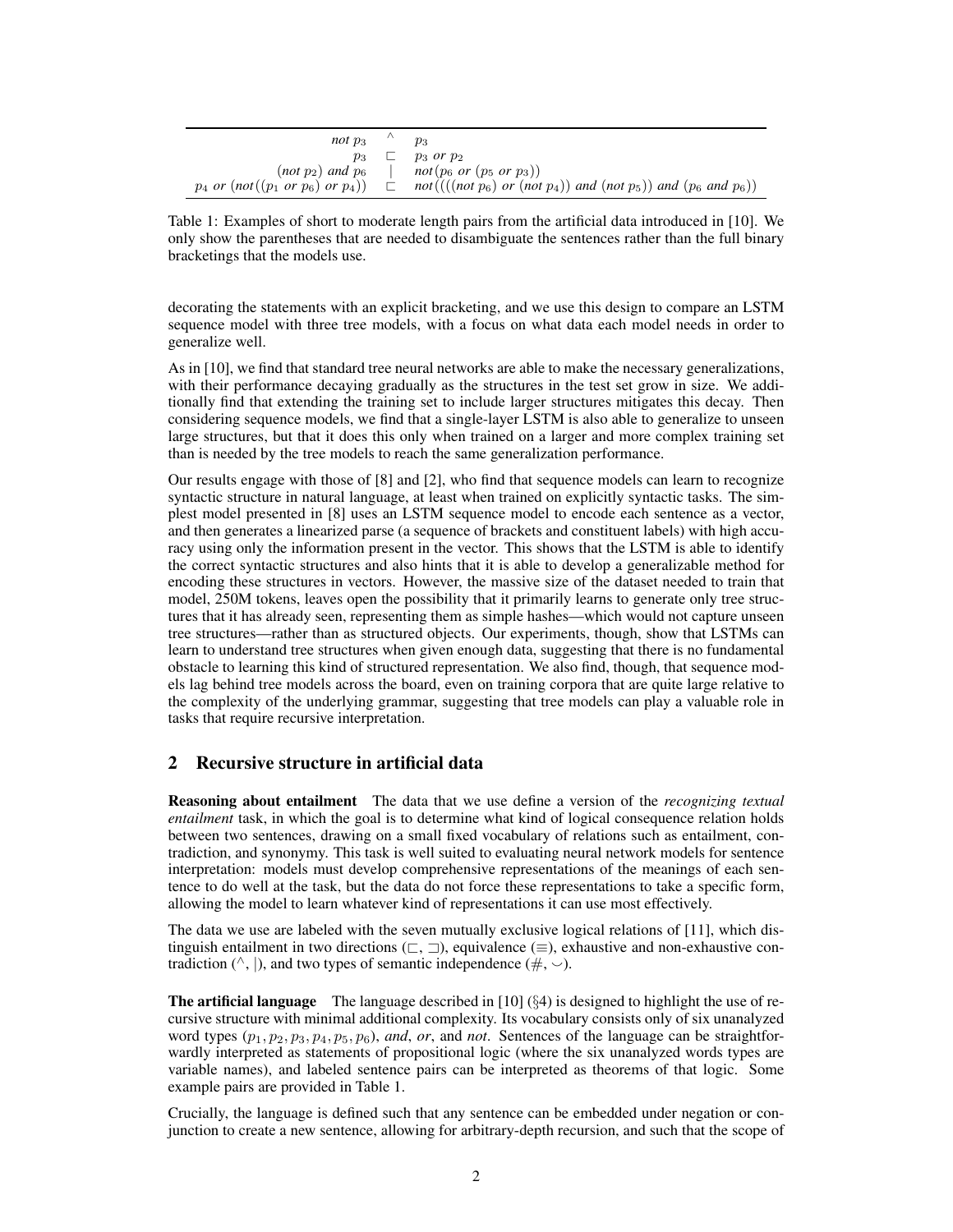negation and conjunction are determined only by bracketing with parentheses (rather than bare word order). The compositional structure of each sentence can thus be an arbitrary tree, and interpreting a sentence correctly requires using that structure.

The data come with parentheses representing a complete binary bracketing. Our models use this information in two ways. For the tree models, the parentheses are not word tokens, but rather are used in the expected way to build the tree. For the sequence model, the parentheses are word tokens with associated learned embeddings. This approach provides the models with equivalent data, so their ability to handle unseen structures can be reasonably compared.

The data Our sentence pairs are divided into thirteen bins according to the number of logical connectives (*and, or, not*) in the longer of the two sentences in each pair. We test each model on each bin separately (58k total examples, using an 80/20% train/test split) in order to evaluate how each model's performance depends on the complexity of the sentences. In three experiments, we train our models on the training portions of bins 0–3 (62k examples), 0–4 (90k), and 0–6 (160k), and test on every bin but the trivial bin 0. Capping the size of the training sentences allows us to evaluate how the models interpret the sentences: if a model's performance falls off abruptly above the cutoff, it is reasonable to conclude that it relies heavily on specific sentence structures and cannot generalize to new structures. If a model's performance decays gradually<sup>1</sup> with no such abrupt change, then it must have learned a more generally valid interpretation function for the language which respects its recursive structure.

# 3 Testing sentence models on entailment

We use the architecture depicted in Figure 1a, which builds on the one used in [10]. The model architecture uses two copies of a single sentence model (a tree or sequence model) to encode the premise and hypothesis (left and right side) expressions, and then uses those encodings as the features for a multilayer classifier which predicts one of the seven relations. Since the encodings are computed separately, the sentence models must encode complete representations of the meanings of the two sentences for the downstream model to be able to succeed.

Classifier The classifier component of the model consists of a combining layer which takes the two sentence representations as inputs, followed by two neural network layers, then a softmax classifier. For the combining layer, we use a neural tensor network (NTN, [12]) layer, which sums the output of a plain recursive/recurrent neural network layer with a vector computed using two multiplications with a learned (full rank) third-order tensor parameter:

~y*NN* = tanh(M ~x(l) ~x(r) +~ (1) b )

(2) 
$$
\vec{y}_{NTN} = \vec{y}_{NN} + \tanh(\vec{x}^{(l)T}\mathbf{T}^{[1...n]}\vec{x}^{(r)})
$$

Our model is largely identical to the model from [10], but adds the two additional tanh NN layers, which we found help performance across the board, and also uses the NTN combination layer when evaluating all four models, rather than just the TreeRNTN model, so as to ensure that the sentence models are compared in as similar a setting as possible.

We only study models that encode entire sentences in fixed length vectors, and we set aside models with attention [13], a technique which gives the downstream model (here, the classifier) the potential to access each input token individually through a soft content addressing system. While attention simplifies the problem of learning complex correspondences between input and output, there is no apparent reason to believe that it should improve or harm a model's ability to track structural information like a given token's position in a tree. As such, we expect our results to reflect the same basic behaviors that would be seen in attention-based models.

<sup>&</sup>lt;sup>1</sup>Since sentences are fixed-dimensional vectors of fixed-precision floating point numbers, all models will make errors on sentences above some length, and L2 regularization (which helps overall performance) exacerbates this by discouraging the model from using the kind of numerically precise, nonlinearity-saturating functions that generalize best.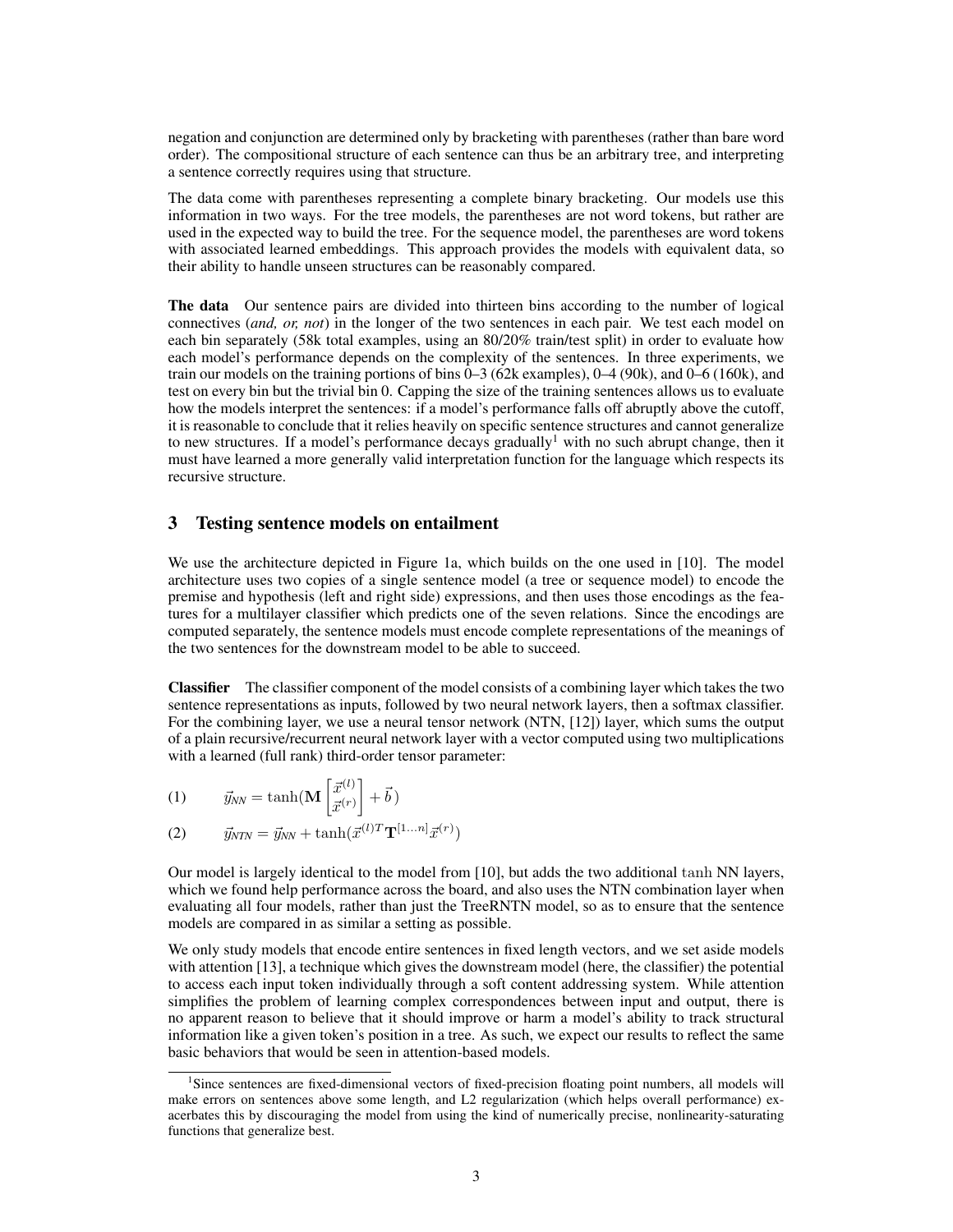

(a) The general architecture shared across models.





(b) The architecture for the tree-structured sentence models. Terminal nodes are learned embeddings and nonterminal nodes are NN, NTN, or TreeLSTM layers.

(c) The architecture for the sequence sentence model. Nodes in the lower row are learned embeddings and nodes in the upper row are LSTM layers.

Figure 1: In our model, two copies of a sentence model—based on either tree (b) or sequence (c) models—encode the two input sentences. A multilayer classifier component (a) then uses the resulting vectors to predict a label that reflects the logical relationship between the two sentences.

Sentence models The sentence encoding component of the model transforms the (learned) embeddings of the input words for each sentence into a single vector representing that sentence. We experiment with tree-structured models (Figure 1b) with TreeRNN (eqn. 1), TreeRNTN (eqn. 2), and TreeLSTM [3] activation functions. In addition, we use a sequence model (Figure 1c) with an LSTM activation function [14] implemented as in [15]. In experiments with a simpler non-LSTM RNN sequence model, the model tended to badly underfit the training data, and those results are not included here.

Training We randomly initialize all embeddings and layer parameters, and train them using minibatch stochastic gradient descent with AdaDelta [16] learning rates. Our objective is the standard negative log likelihood classification objective with L2 regularization (tuned on a separate train/test split). All models were trained for 100 epochs, after which all had largely converged without significantly declining from their peak performances.

#### 4 Results and discussion

The results are shown in Figure 2. The tree models fit the training data well, reaching 98.9, 98.8, and 98.4% overall accuracy respectively in the  $\leq 6$  setting, with the LSTM underfitting slightly at 94.8%. In that setting, all models generalized well to structures of familiar length, with the tree models all surpassing 97% on examples in bin 4, and the LSTM reaching 94.8%. On the longer test sentences, the tree models decay smoothly in performance across the board, while the LSTM decays more quickly and more abruptly, with a striking difference in the ≤4 setting, where LSTM performance falls 10% from bin 4 to bin 5, compared to 4.4% for the next worse model. However, the LSTM improves considerably with more ample training data in the ≤6 condition, showing only a 3% drop and generalization results better than the best model's in the  $\leq$ 3 setting.

All four models robustly beat the simple baselines reported in [10]: the most frequent class occurs just over 50% of the time and a neural bag of words model does reasonably on the shortest examples but falls below 60% by bin 4.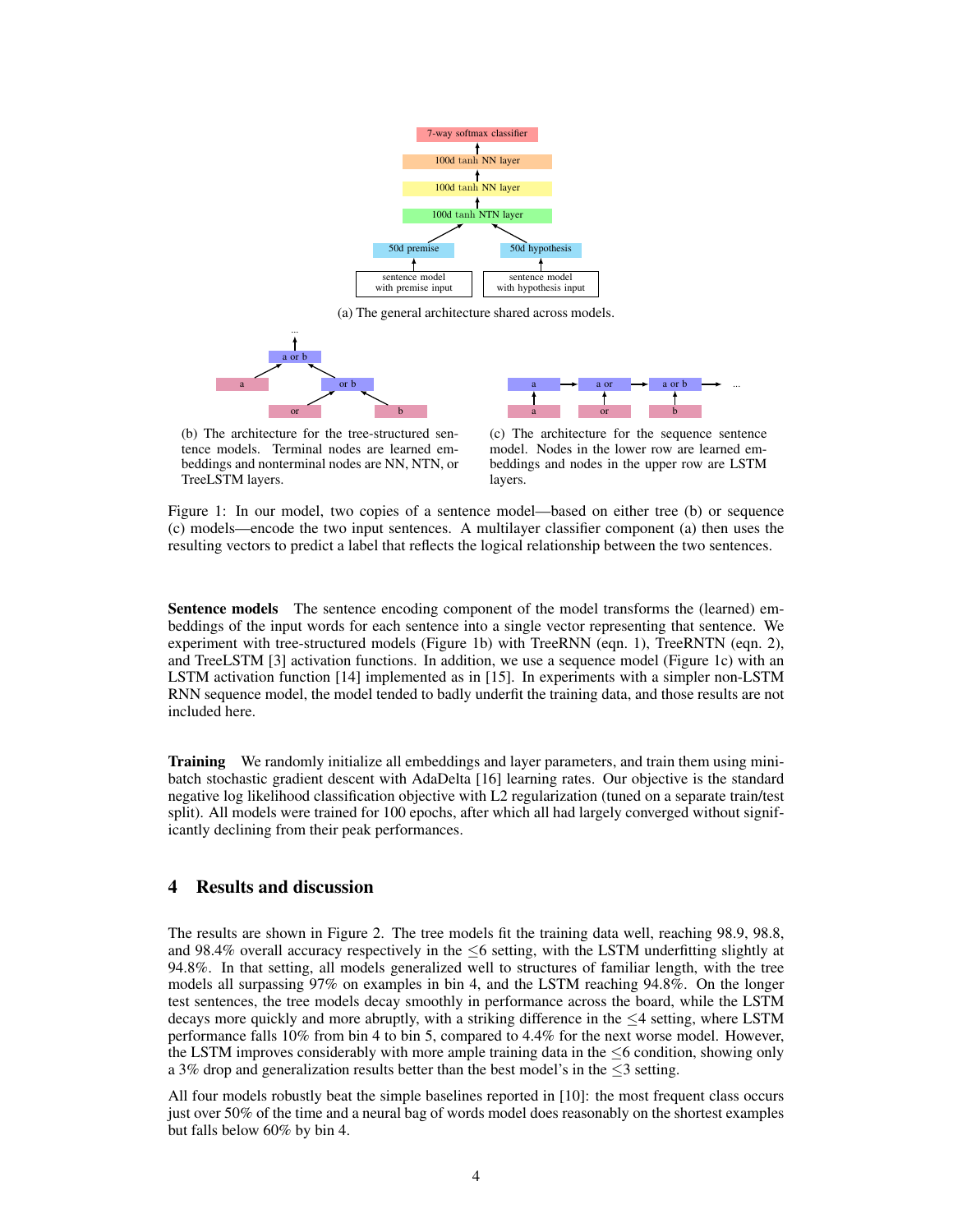

examples in the training set in each experiment. in the more complex of the two expressions in axis on each graph divides the test set expression pairs into bins by the number of logical operators Figure 2: Test accuracy on three experiments with increasingly rich training sets. The horizontal  $\frac{1}{2}$ in the more complex of the two expressions in the pair. The dotted line shows the size of the largest  $\frac{1}{\sqrt{2}}$ 

50d TreeLSTM



Figure 3: Learning curve for the  $\leq 6$  experiment.  $500$ 

The LSTM lags behind the tree models across the curve, but appears to gain accuracy at a similar The learning curve (Figure 3) suggests that additional data is unlikely to change these basic results. rate.

# 5 Conclusion

2 0.9974 1 0.9974 1 0.9974 1 0.9974 1 0.9974 1 0.9974 1 0.9974 1 0.9974 1 0.9974 1 0.9974 1 0.9974

We find that all four models are able to effectively exploit a recursively defined language to interpret sentences with complex unseen structures. We find that tree models' biases allow them to do this with greater efficiency, outperforming sequence-based models substantially in every experiment. However, our sequence model is nonetheless able to generalize smoothly from seen sentence structures to unseen ones, showing that its lack of explicit recursive structure does not prevent it from recognizing recursive structure in our artificial language.

We interpret these results as evidence that both tree and sequence architectures can play valuable roles in the construction of sentence models over data with recursive syntactic structure. Tree architectures provide an explicit bias that makes it possible to efficiently learn to compositional interpretation, which is difficult for sequence models. Sequence models, on the other hand, lack this bias, but have other advantages. Since they use a consistent graph structure across examples, it is easy to accelerate minibatch training in ways that yield substantially faster training times than are possible with tree models, especially with GPUs. In addition, when sequence models integrate each word into a partial sentence representation, they have access to the entire sentence representation up to that point, which may provide valuable cues for the resolution of lexical ambiguity, which is not present in our artificial language, but is a serious concern in natural language text.

Finally, we suggest that, because of the well-supported linguistic claim that the kind of recursive structure that we study here is key to the understanding of real natural languages, there is likely to be value in developing sequence models that can more efficiently exploit this structure without fully sacrificing the flexibility that makes them succeed.

#### Acknowledgments

We gratefully acknowledge a Google Faculty Research Award, a gift from Bloomberg L.P., and support from the Defense Advanced Research Projects Agency (DARPA) Deep Exploration and Fil